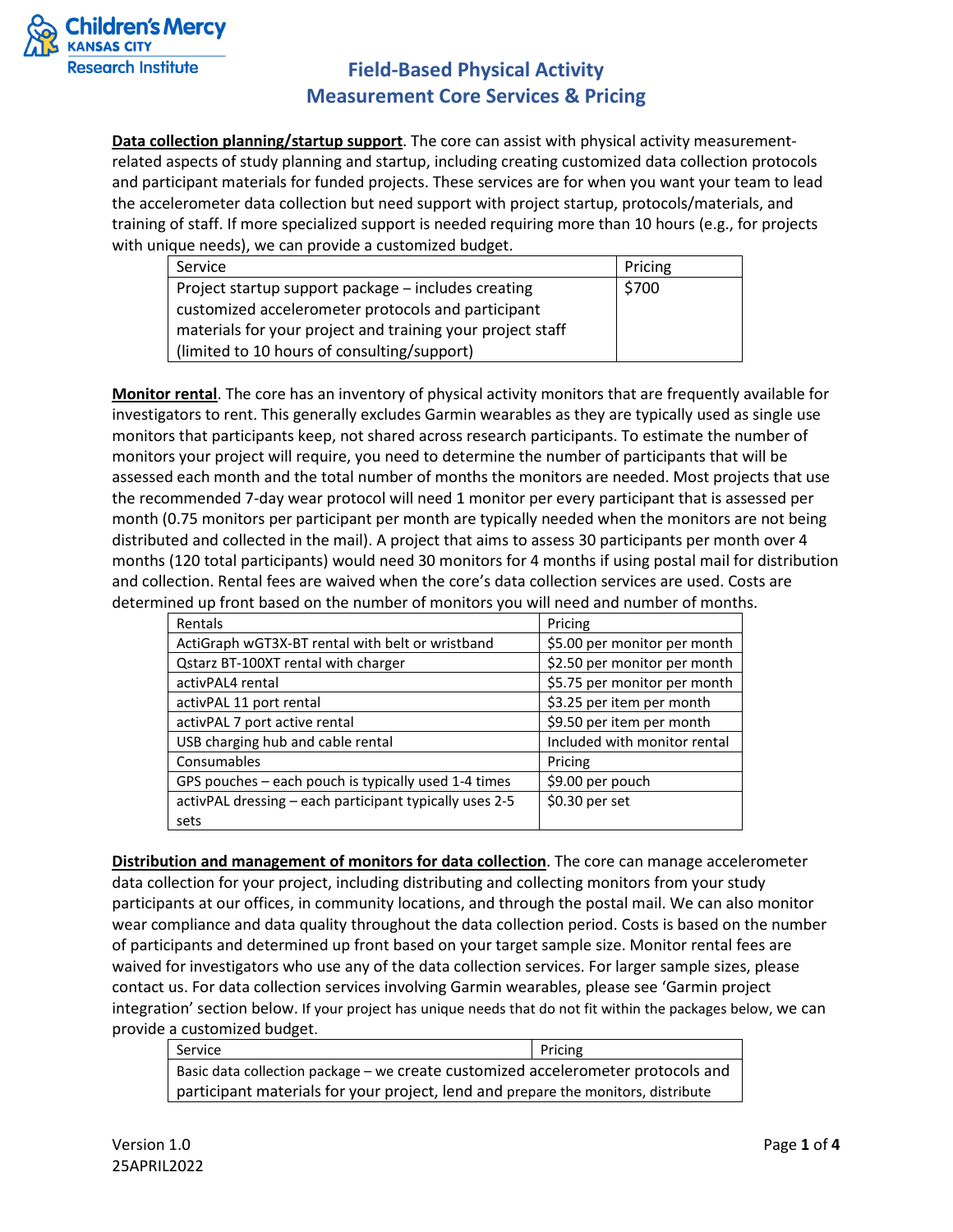

and collect the monitors via postal mail or at large group events your team organizes, send reminder messages, extract data, monitor wear compliance, conduct re-wears, prepare monthly reports, attend monthly project meetings, and follow up with participants who have not returned the monitor (this package requires that our team have minimal contact with the study participants outside of any group events and calls to track down unreturned monitors)

| 1-50 participants or assessment time points     | \$120 per participant or |
|-------------------------------------------------|--------------------------|
|                                                 | assessment               |
| 51-500 participants or assessment time points   | \$100 per participant or |
|                                                 | assessment               |
| 501-1000 participants or assessment time points | \$80 per participant or  |
|                                                 | assessment               |

Advanced data collection package – we create customized accelerometer protocols and participant materials for your project, lend and prepare the monitors, communicate with participants individually to coordinate the distribution and collection of the monitors in person via individual or small group appointments, send reminder messages, extract data, monitor wear compliance, conduct re-wears, prepare monthly reports, attend monthly project meetings, and follow up with participants who have not returned the monitor (this package involves more contact between our team and the study participants, such as arranging visits at our office or in a clinic setting; there will be additional costs if substantial travel time is required)

| 1-50 participants or assessment time points     | \$140 per participant or |  |
|-------------------------------------------------|--------------------------|--|
|                                                 | assessment               |  |
| 51-500 participants or assessment time points   | \$120 per participant or |  |
|                                                 | assessment               |  |
| 501-1000 participants or assessment time points | \$100 per participant or |  |
|                                                 | assessment               |  |
|                                                 |                          |  |

**Data processing**. The core has many tools for processing data to derive end variables for various needs. These services can be stand alone or in addition to any of the other core services. The core's processing services range from simply implementing data processing techniques in ActiLife software, to integrating data across systems and/or customizing our macros for specialized project needs. Our team has extensive tools and knowledge around processing GPS data to identify trips and trip modes (i.e., walking, cycling, vehicle) and integrating GPS, accelerometer, and GIS (Geographic Information Systems) information to identify activity levels in various locations. We have expertise in PAL Technology's software for processing activPAL data and have developed several of our own tools outside of the PAL software suite to support advanced processing of the events files, such as integrating sleep logs and deriving additional sedentary pattern variables. Some of the most exciting work in which we have been involved, with partners at UC San Diego, was the development of a new algorithm (CHAP) for capturing posture from hip-worn ActiGraph accelerometers. CHAP uses the raw data from the ActiGraph to generate the primary outputs provided by activPAL (sitting, standing, and sit-stand transitions), allowing ActiGraph users to better measure sedentary bout patterns. We can implement this tool for investigators or provide guidance on its use. All of our core's processing services beyond the standard processing service are unique and specialized capabilities we have developed over many years. For larger samples or customization (processing beyond what is described below), we can provide a customized budget. We typically process all data together at the end of the project, so if you need data to be processed at multiple time points, there will be an additional charge per batch of processing.

| $\overline{\phantom{0}}$<br>Service | Pricing |
|-------------------------------------|---------|
|                                     |         |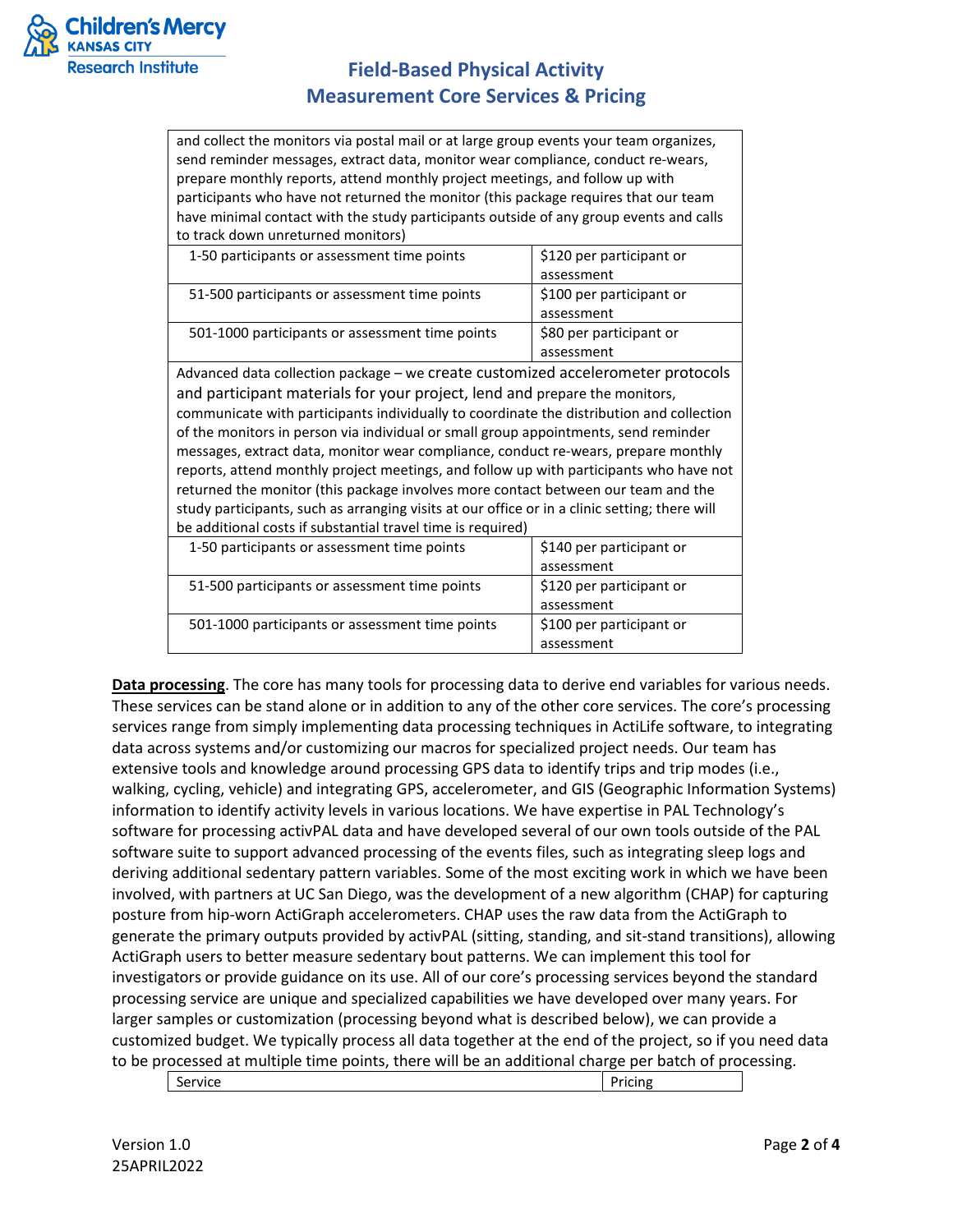

| Basic data processing package - involves standard data quality checks and processing in   |          |  |
|-------------------------------------------------------------------------------------------|----------|--|
| ActiLife or PAL software; Does not include customized processing outside of these         |          |  |
| software packages                                                                         |          |  |
| 1-50 participants or assessment time points                                               | \$700    |  |
| 51-500 participants or assessment time points                                             | \$1050   |  |
| 501-1000 participants or assessment time points                                           | \$1400   |  |
| Advanced data processing package - involves standard processing plus additional           |          |  |
| processing outside of ActiLife and PAL software, including bout, time-based, and/or       |          |  |
| sleep processing (for other customized processing not listed here, we can provide a       |          |  |
| customized budget)                                                                        |          |  |
| 1-50 participants or assessment time points                                               | \$2,000  |  |
| 51-500 participants or assessment time points                                             | \$2,500  |  |
| 501-1000 participants or assessment time points                                           | \$3,000  |  |
| GPS data processing package - involves standard and advanced processing, plus trip        |          |  |
| detection (walking/pedestrian, bicycling, and vehicle trips), integration of GPS and      |          |  |
| accelerometry data, geocoding, shape file derivation, and location detection in GIS (at   |          |  |
| home, at school/work, in neighborhood, at park, and in other pre-defined locations) for   |          |  |
| up to 6 counties                                                                          |          |  |
| 1-50 participants or assessment time points                                               | \$7,200  |  |
| 51-500 participants or assessment time points                                             | \$9,600  |  |
| 501-1000 participants or assessment time points                                           | \$12,000 |  |
| CHAP processing package - involves implementation of the CHAP algorithm via cluster       |          |  |
| computing to derive posture labels (i.e., activPAL output) and sitting bout variables     |          |  |
| from hip-worn ActiGraph accelerometers                                                    |          |  |
| 1-50 participants or assessment time points                                               | \$2,000  |  |
| 51-500 participants or assessment time points                                             | \$2,500  |  |
| 501-1000 participants or assessment time points                                           | \$3,000  |  |
| Contact us for an estimated budget based on the scope and specific needs of your project. |          |  |

**Garmin project integration**. With our partners in Research Informatics, we can obtain physical activity data in near real time through Garmin's API (Application Programming interface). We have established protocols for setting up new Garmin accounts for participants, syncing each participant's monitor with their mobile device, turning off/on features of the Garmin, linking each participant's Garmin account to the API, accessing the data at scheduled frequencies, identifying wear compliance and sync problems, troubleshooting sync problems, and processing physical activity data. Monitor costs are not included in the prices listed below. Please keep in mind that Garmin studies typically result in lower wear compliance than studies that use research-grade accelerometers because in Garmin studies the participant is usually asked to wear the device for several weeks or longer. Participants may decide to stop wearing the device over time. For larger sample sizes or specialized needs, we can provide a customized budget. If you only need Garmin API setup and do not need any services from the Physical Activity Core, contact Research Informatics.

| Service                                                         | Pricing           |
|-----------------------------------------------------------------|-------------------|
| Garmin project startup support package – includes creating      | $$1050 + $30$ per |
| customized Garmin protocols and participant materials for your  | week              |
| project and training your project staff (limited to 15 hours of |                   |
| consulting/support), as well as weekly data pulls from the API  |                   |
| with reports on monitor wear adherence (requires API setup from |                   |
| Research Informatics at additional cost)                        |                   |
| Basic processing of physical activity and wear time variables - | \$700             |
| included in 'Garmin data collection package'                    |                   |